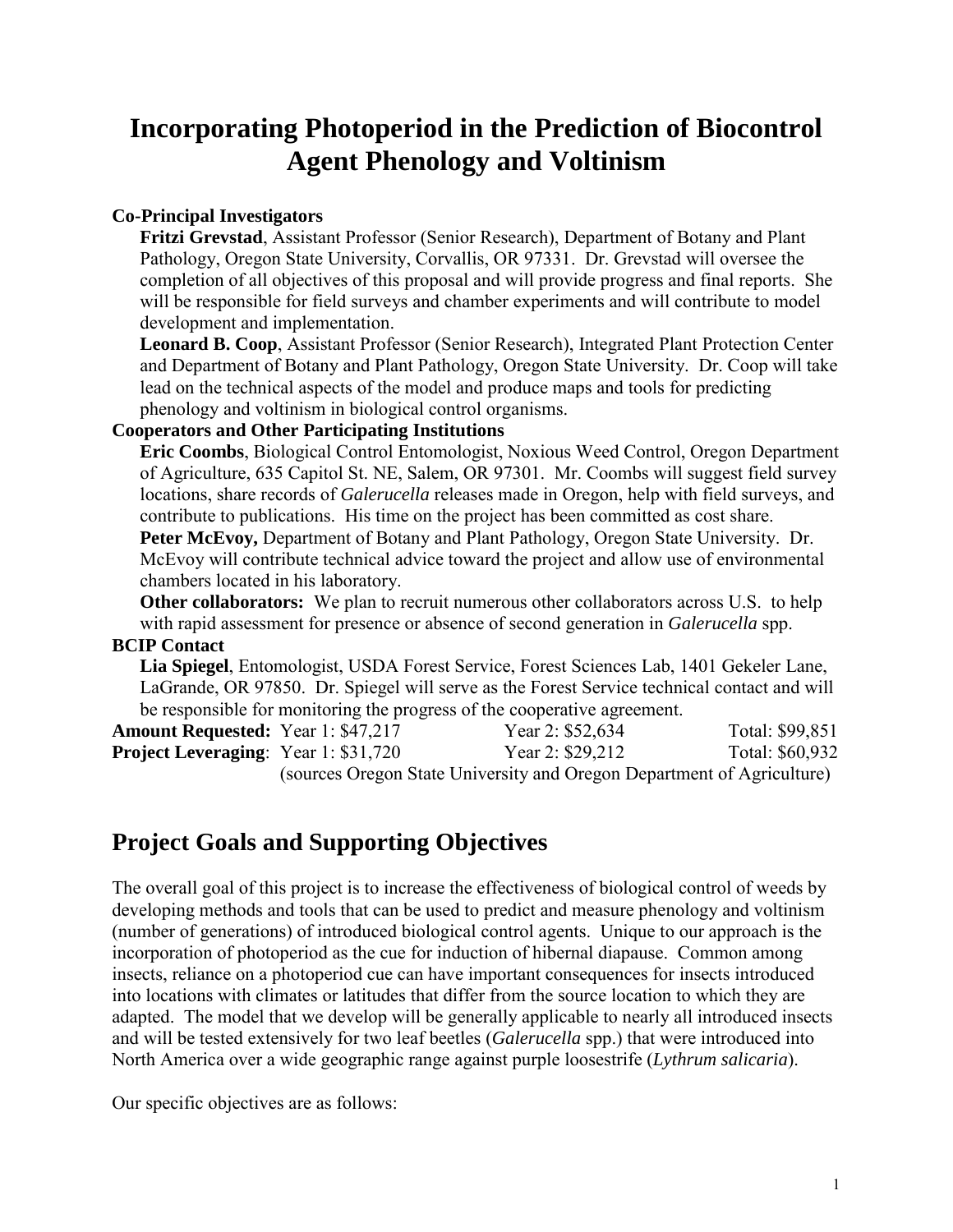- **1.** Develop and implement a combined phenology/voltinism model that incorporates continentwide degree-day and photoperiod data with biocontrol agent development rates and photoperiod response. An online version of the model will be made available as a tool for producing voltinism maps for introduced insects.
- **2.** Using the model, develop standardized methods for rapid assessment of the presence or absence of a second generation in *Galerucella* beetles and use these methods, with help of collaborators, to assess patterns of voltinism at sites across the continent.
- **3.** Compare field observations of voltinism to model predictions and assess possible explanations, including adaptation, where field observations do not align with predictions.
- **4.** Using selected field-collected populations of *Galerucella*, carry out environmental chamber experiments to test the hypothesis that the critical photoperiod and/or development rates have evolved since their introduction in correspondence with the selective pressures of their new environment.

# **Project Justification and Background**

## *Consequences of photoperiod-cued diapause in biocontrol agents*

Many insects, if not most, use the indirect cue of photoperiod to synchronize their life cycle with the timing of favorable seasonal conditions (Tauber et al. 1986; Danks 1987; Denlinger 2002). This response often takes the form of termination or induction of a diapause state when the insect is exposed to a photoperiod that lengthens (or shortens) beyond a critical threshold (the critical photoperiod). Diapause is a physiological state of dormancy in which development and reproduction cease and energy is conserved until conditions or resources once again become favorable. Most temperate zone insects diapause during the colder months and emerge in the spring or summer when their food resources become available. Photoperiod serves as an indirect predictor of near future conditions that is more reliable than direct cues such as temperature and moisture, which can be highly variable. Since both photoperiod and climate vary geographically, the particular critical photoperiod used by a population to synchronize its life cycle to the seasons is specific and adaptive to a particular location. In their native ranges, insects that cue on photoperiod exhibit clinal variation in the critical photoperiod length corresponding with gradients of climate and latitude (e.g. Danilevski 1965; Masaki 1961, 1999; Gomi 1997). In addition, there may be corresponding variation in rates of development, with faster development occurring where degree-days are limited and slower development where they are not (Masaki 1967, 1978; Mousseau and Roff 1989; Blanckenhorn and Demont 2004).

In classical biological control, natural enemies are usually collected from a single source location in the native range and introduced into many locations across a climatically variable target range. These introduced populations will suddenly find themselves in a climate that differs to varying degrees from the one in which they evolved. Traditionally, estimation of the suitability of the new climate (if done at all) is carried out using a direct climate matching approach (e.g. Climex ®) without regard to photoperiod response. However, because climate and photoperiod are not likely to align in the same way in the introduced location as in the source location, an insect's reliance on a photoperiod can lead to asynchrony of the life cycle with the seasons and rather extreme shifts in the duration of the reproductive phase of its life cycle. Two recent field studies of biocontrol agents reveal the potential effects of photoperiodicity for the outcomes of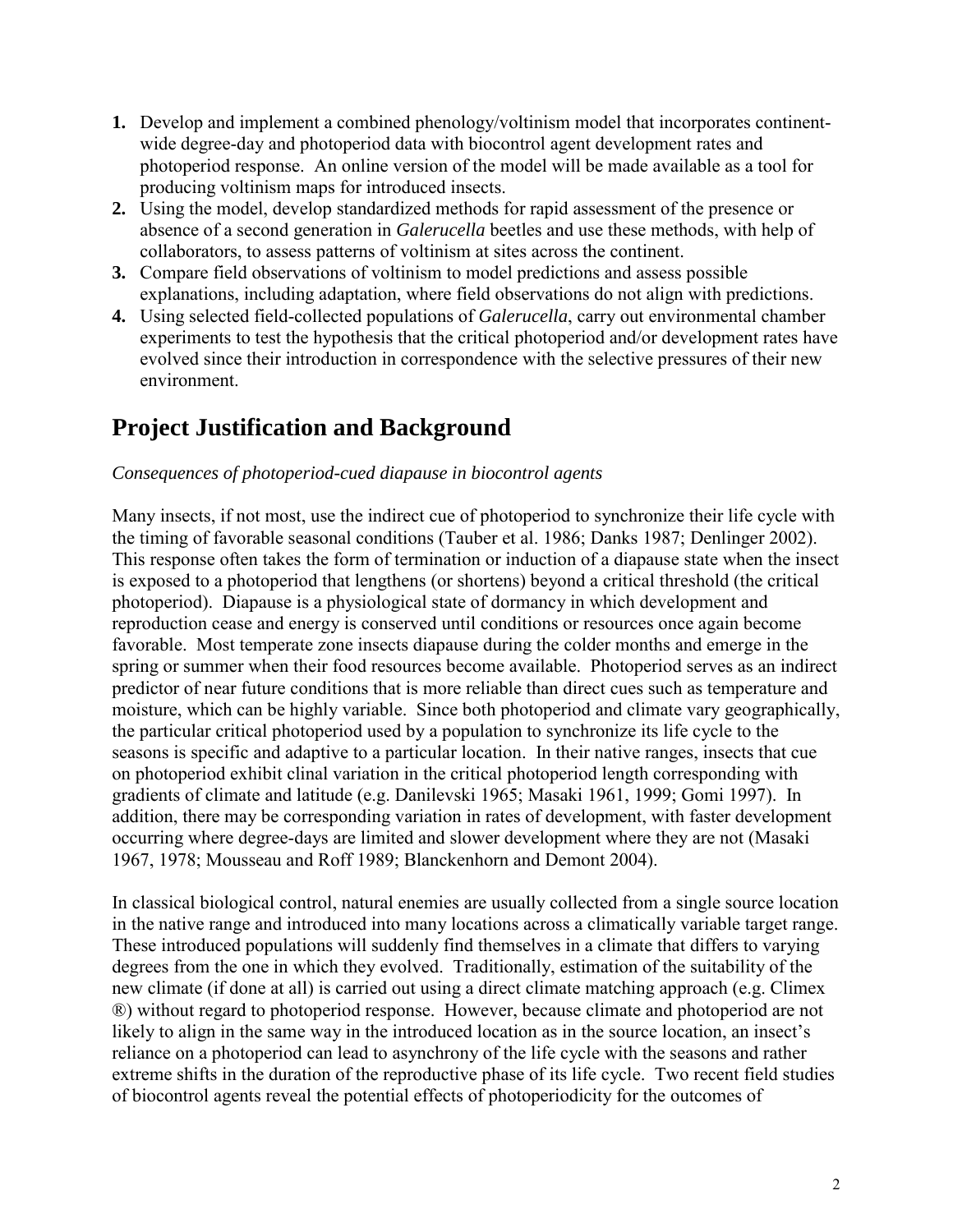biological control introductions. Bean et al. (2007) showed that the tamarisk leaf beetle (*Diorhabda elongata deserticola*), normally a multi-voltine species, was unable to establish south of 38 º N latitude because the day length was never long enough to allow a second generation. Instead adult beetles entered diapause early in the summer and were unable to survive the extended period of diapause to the following spring. In another study, Grevstad et al. (2012) found that populations of the planthopper *Prokelisia marginata* that were collected from four different source locations and introduced into Willapa Bay, WA for control of *Spartina alterniflora* emerged out of synchrony with the new climate, but consistent with a photoperiod cue that was adaptive for their respective source locations. These two cases illustrate that the effect of photoperiod response on phenology and voltinism in the new range is predictable. Needed are conceptual models and tools to help biocontrol researchers understand and predict these outcomes.

The ecological response for introduced populations that are sensitive to photoperiod can be counter intuitive. For example, it is often assumed that insects with the potential for multiple generations will have more generations when introduced into warmer southern locations and fewer generations in the north where heat accumulation is limited. However, the opposite is likely to be true when insects rely on photoperiod as their cue for entering diapause. While degree-day accumulation tends to increase from north to south, photoperiod during the summer decreases from north to south. This means that introduced insects adapted to a certain latitude/climate may have fewer generations when introduced into more southern locations, which have shorter day lengths, even though the degree-days are sufficient for more. The case of the tamarisk leaf beetle mentioned above is a published example of this. A similar situation appears to be present in the loosestrife leaf beetles (*Galerucella calmariensis* and *G. pusilla*). Early reports suggest only one generation in southern latitudes such as Virginia (McAvoy et al. 1997), a partial second generation at mid-latitidudes (Matos and Obrycki 2007), and 2 full generations in several northern locations such as Michigan, Ontario, Manitoba, and British Columbia (Dech and Nosko 2002; Lindgren et al. 2002; Landis et al. 2003). A second generation can mean greater impact on the weed, but a second generation could also be detrimental if there are insufficient degree-days to support it. Cueing on the long days of northern latitudes, a late second generation of *Galerucella* could fail to survive the onset of cold fall weather and senescing host plants.

It is reasonable to expect that populations that are not well adapted to their new climates would eventually adapt, as has been shown in some introduced pest species (Riedl and Croft 1978; Gomi and Takeda 1996). Demonstrations of evolved adaptation to climate in weed biocontrol agents are rare, but perhaps only because few researchers have looked. Three very recent studies appear to be the first to do so. The tamarisk leaf beetle evolved a shorter critical photoperiod in just 7 years, allowing it to expand its range further south than its original limit (Bean et al. 2012). Two biocontrol agents introduced against tansy ragwort, the moth *Tyria jacobaeae* (McEvoy et al. 2012) and the flea beetle *Longitarsus jacobaeae* (Szűcs et al. 2012) were found to have evolved shorter generation times allowing them to occupy high elevation habitats.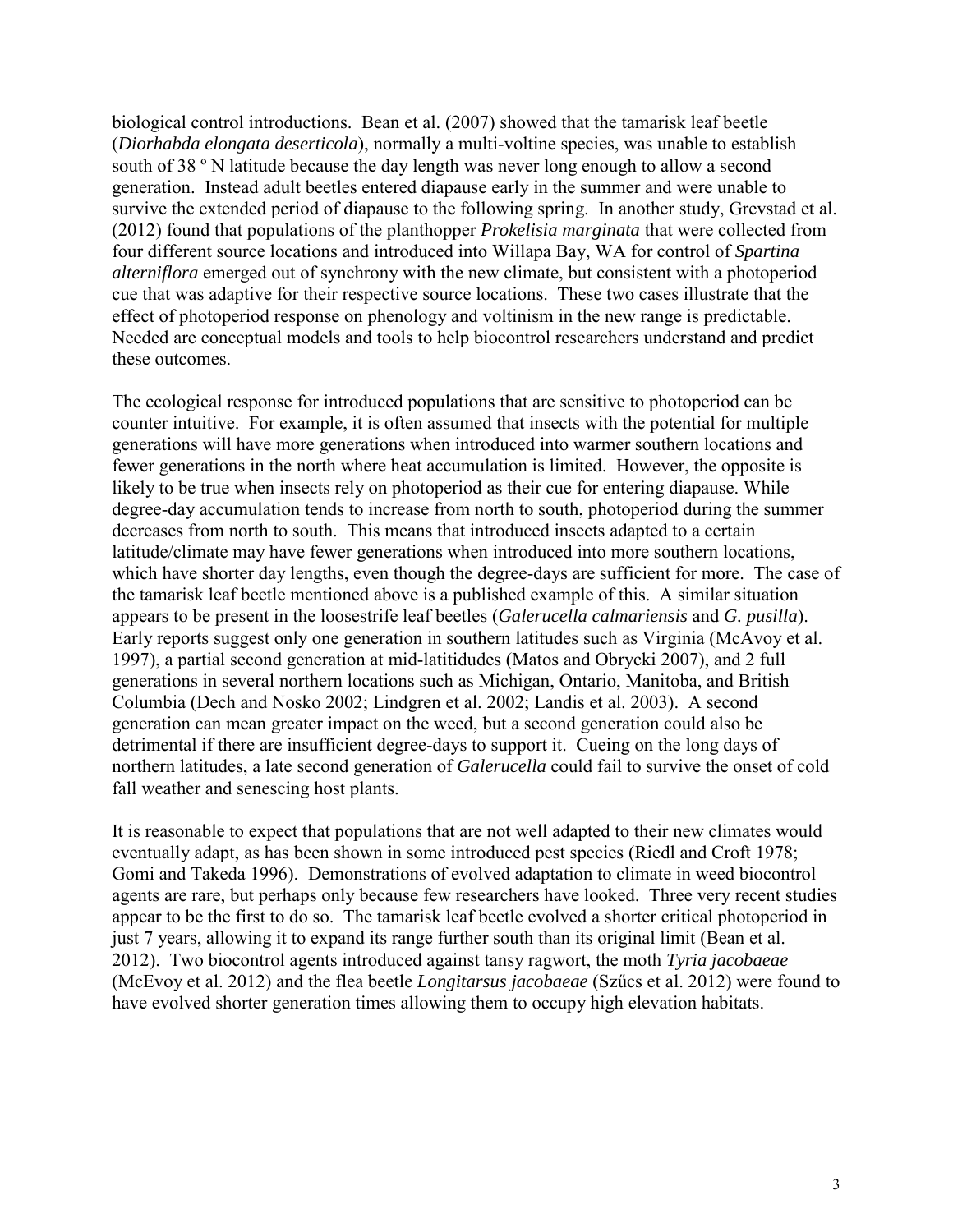### *Need for improved effectiveness of biological control of purple loosestrife*

While our research will have broad implications for improving classical biological control in general, it will have the most immediate and direct implications for improving effectiveness of the biocontrol program against purple loosestrife, the system that we have chosen to focus on. Purple loosestrife is an aggressive invader of wetlands, occurring in 44 states and 10 Canadian provinces. It is officially designated as noxious in 33 states. Invasion by purple loosestrife leads to decreased native plant diversity (Gabor et al. 1996; Schooler et al. 2006) and a reduction of the quality of nesting and foraging habitat for a variety of specialized wetland bird species (Rawinski and Malecki 1984; Hickey and Malecki 1997; Whitt et al. 1999; Lor 2000). Purple loosestrife also alters decomposition rates and nutrient cycling, thus altering the ecosystem services provided by wetlands (Emery and Perry 1996; Barlocher and Biddiscombe 1996; Grout et al. 1997; Templer et al. 1998).

Four insects have been introduced as biocontrol agents against purple loosestrife: the two leaf beetles *Galerucella calmariensis* and *G. pusilla*, a root feeding weevil *Hylobius transversovittatus*, and a seed feeding weevil *Nanophyes marmoratus*. Of these, the two *Galerucella* beetles have been the most widely released and have had the most visible impact to the weed. However, the biological control program against purple loosestrife has been only partially successful (Denoth and Myers 2005; Grevstad 2007). Control of purple loosestrife appears to be greater where there are two beetle generations. For example, stem count reductions of 90 to 100% have been reported in central Canada (Lindgren et al. 2002), compared to no significant decline in stem density in New York State where one generation is typical (Grevstad 2004). Our research will help identify locations where populations are not reaching their potential and where they are having just one generation but could be having two. It will also help identify sources of adapted agents in similar climates that could be redistributed to sites where the existing population was not effective.

### *Galerucella spp. biology*

*Galerucella pusilla* and *Galerucella calmariensis* are leaf beetles (family Chrysomelidae) originating from 2 locations in Northern Germany: Gelnhausen at  $50.2^\circ$  N and Meggerdorf at 54.3<sup>o</sup> N. Beginning in 1992, they were released across North American from central California to British Columbia in the West and from Virginia to Maine in the East (Hight et al. 1995). The beetles are host-specific to purple loosestrife with both larvae and adults feeding on the leaves and stems of the plant. Both *Galerucella* species overwinter as adults and emerge to mate and reproduce in direct response to warming temperatures. Based on local and published phenological reports, emergence timing corresponds to approximately 150 accumulated degreedays, which is followed by a pre-oviposition period of approximately 50 degree-days. They have one to two full generations per year depending on location and require 473 (*G. calmariensis*) and 490 degree-days (*G. pusilla*) to complete development from egg to eclosed adult (lower threshold 7.9 and  $8.0^{\circ}$ C, respectively) (McAvoy and Kok 2004). During late summer or early fall, diapause is induced by short photoperiod experienced by newly eclosed adults (Velarde et al. 2002), with a critical threshold likely to be somewhere between 15.2 and 15.3 hours (Bartelt et al. 2008).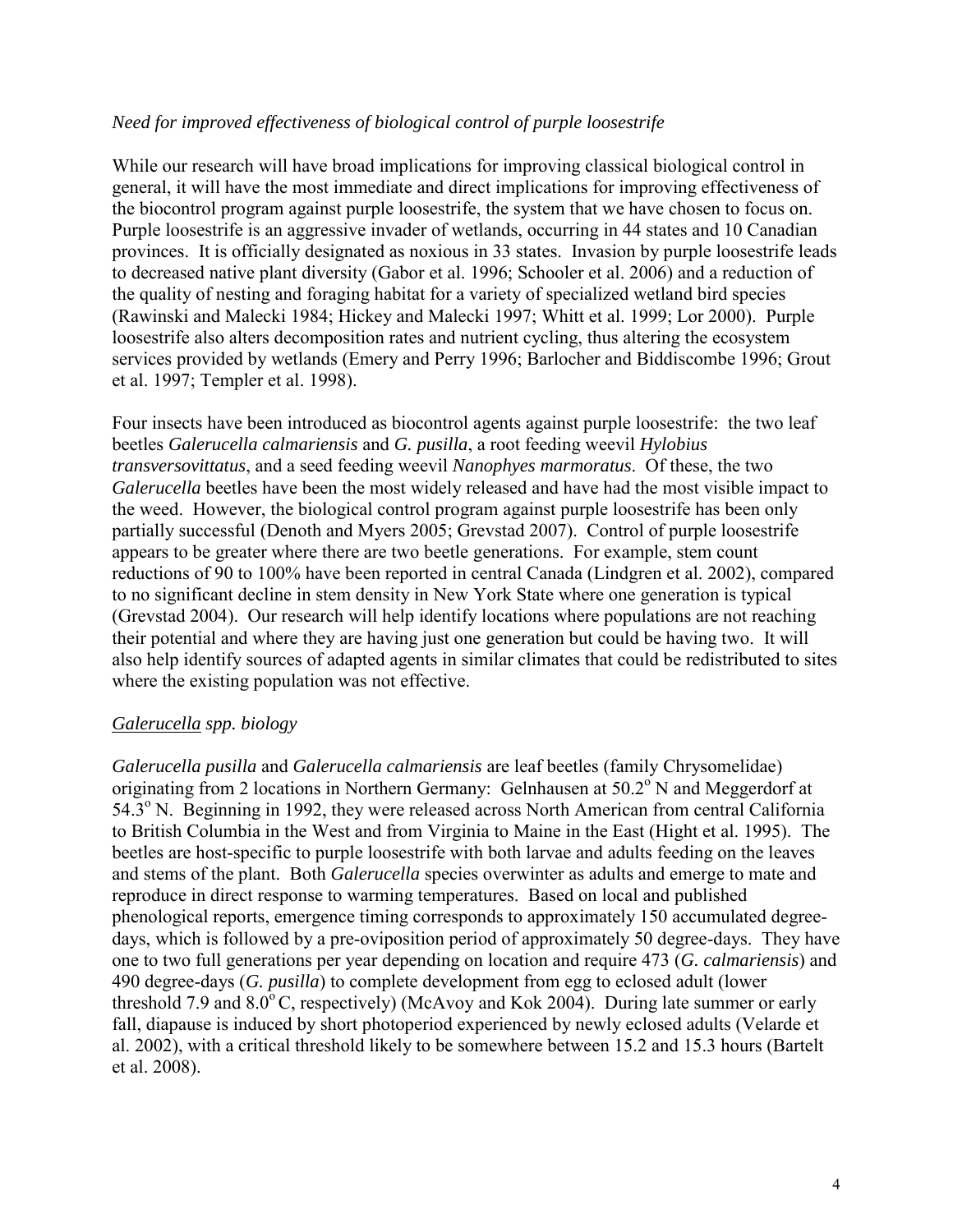The two leaf beetles (*Galerucella* spp.) introduced against purple loosestrife make up an ideal system for investigating the ecological and evolutionary consequences of a photoperiod response for insects moved into a new climate. First, development rates, degree-day requirements, and critical photoperiod details are available (McAvoy and Kok 2004; Velarde et al. 2007; Bartelt et al. 2008) making it possible to parameterize models of phenology. Second, they have been introduced over a very wide geographic range with varying observable responses. Third, as a wetland system, the plant and insect phenologies are largely dependent on seasonal temperatures and not complicated by variation in moisture levels. Fourth, for many of the release sites, we know both the source and the year of release, which will allow us to determine rates at which adaptation may have occurred. Finally, with this biocontrol system we will be able apply the model to two beetle species at once, helping to validate the model as a general predictive tool for introduced insect species that use photoperiod to induce diapause.

#### *Preliminary observations and results from the west coast*

Recent observations have motivated our hypothesis that *Galerucella* populations have already evolved toward adaptation to local conditions. In California, populations were initially very difficult to establish. This is likely due to the fact that the short day lengths trigger diapause early in the summer after just one generation. However, in recent years, the beetles near Palermo, CA are reported to have at least two generations per year (B. Villegas, personal communication), which is only be possible if there has been a change to a shorter critical photoperiod. Our second line of evidence comes from a preliminary experimental test of divergence in the rates of development. We collected adult *G. calmariensis* from Palermo (California), Sutherlin (Oregon), and Bellingham (WA) and reared their offspring on each of 6 replicate caged plants in a common environmental chamber. Beetles from the most northern site (Bellingham) developed 2 days faster on average than beetles from the Sutherlin or Palermo sites (Fig. 1). Selection for faster development may have occurred because individuals that developed faster were able to fit in a second generation whereas those that developed slower would confront the declining conditions and reduced host quality in the late second generation.



**Figure 1.** Timing of adult emergence for three geographic sources of *Galerucella calmariensis* when reared from eggs in a common environmental chamber. The beetles from the northernmost location  $(48.8^{\circ} \text{ N} \text{ lat.}; \text{Bellingham})$  developed significantly faster than the central  $(43.4^{\circ}$ lat.) and southern  $(39.4^{\circ})$  lat.) locations (ANOVA on mean eclosion date per plant:  $F = 4.24$ ,  $p = 0.039$ ). The faster development could allow this northern population to fit in a second generation.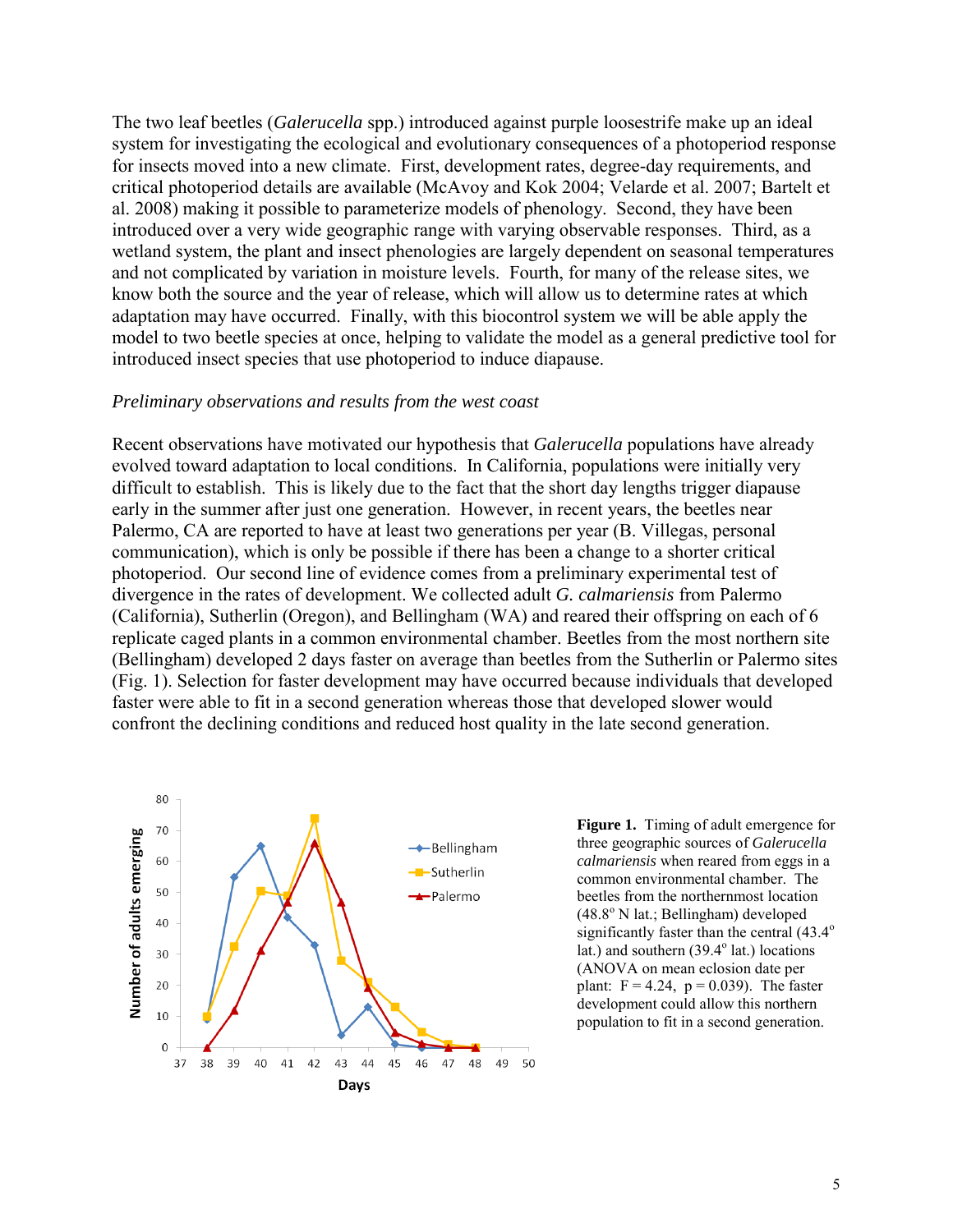## **Approach**

#### *Model and online tool*

We propose to integrate available spatial and temporal climate data with development rates and photoperiod response into a model that can be used to predict both the timing of life cycle events and the number of generations for newly introduced insect populations. The model will be similar to standard degree-day phenology models, but will incorporate delay of reproduction (induction of diapause) in response to photoperiods that are shorter than the population-specific critical photoperiod. With recent advances in spatial climate modeling technology (Daly et al. 2008, Coop 2010), degree-day maps (both 30-year normal and near-realtime) can be produced for any location in the contiguous US (CONUS) plus southern Canada to 52º N. One version of this technology, the Oregon State University IPPC degree-day mapping calculator [\(http://uspest.org/cgi-bin/usmapmaker.pl\)](http://uspest.org/cgi-bin/usmapmaker.pl), will be modified to include photoperiod response via user-input critical photoperiods. The current degree-day mapping tool is written in the Perl and GRASS GIS languages, and the submodels needed for this new product have been similarly built and tested as prototypes. In the simplest form of the model, input parameters will include the minimum and maximum threshold temperatures for development, the development time to the sensitive stage (in degree-days) and the critical photoperiod (hrs) that induces diapause. Outputs will include detailed (800m) maps of expected voltinism for all CONUS regions. Following peer review and testing, the proposed model will be integrated within existing on-line IPPC services and made freely available to support a wide array of collection, release, survey, and assessment strategies. The IPPC services have been in continuous operation since 1997 supported by OSU with additional grants and contracts.



**Figure 2**. Predicting the consequence of a population's reliance on photoperiod as a cue for diapause. If the day length is longer than the critical photoperiod (horizontal gray line) at the time when adults eclose (vertical gray line), the insects remain reproductively active for a second generation. If it is shorter, they enter diapause. The critical photoperiod and timing of adult eclosion are estimated for the original populations of *Galerucella* introduced from Germany. Evolution of these population-specific traits (seasonal adaptations) would be represented by a change in position of the horizontal and vertical lines, potentially resulting in a change in the number of generations per year. Photoperiod calculations were made following Forsythe et al. (1995).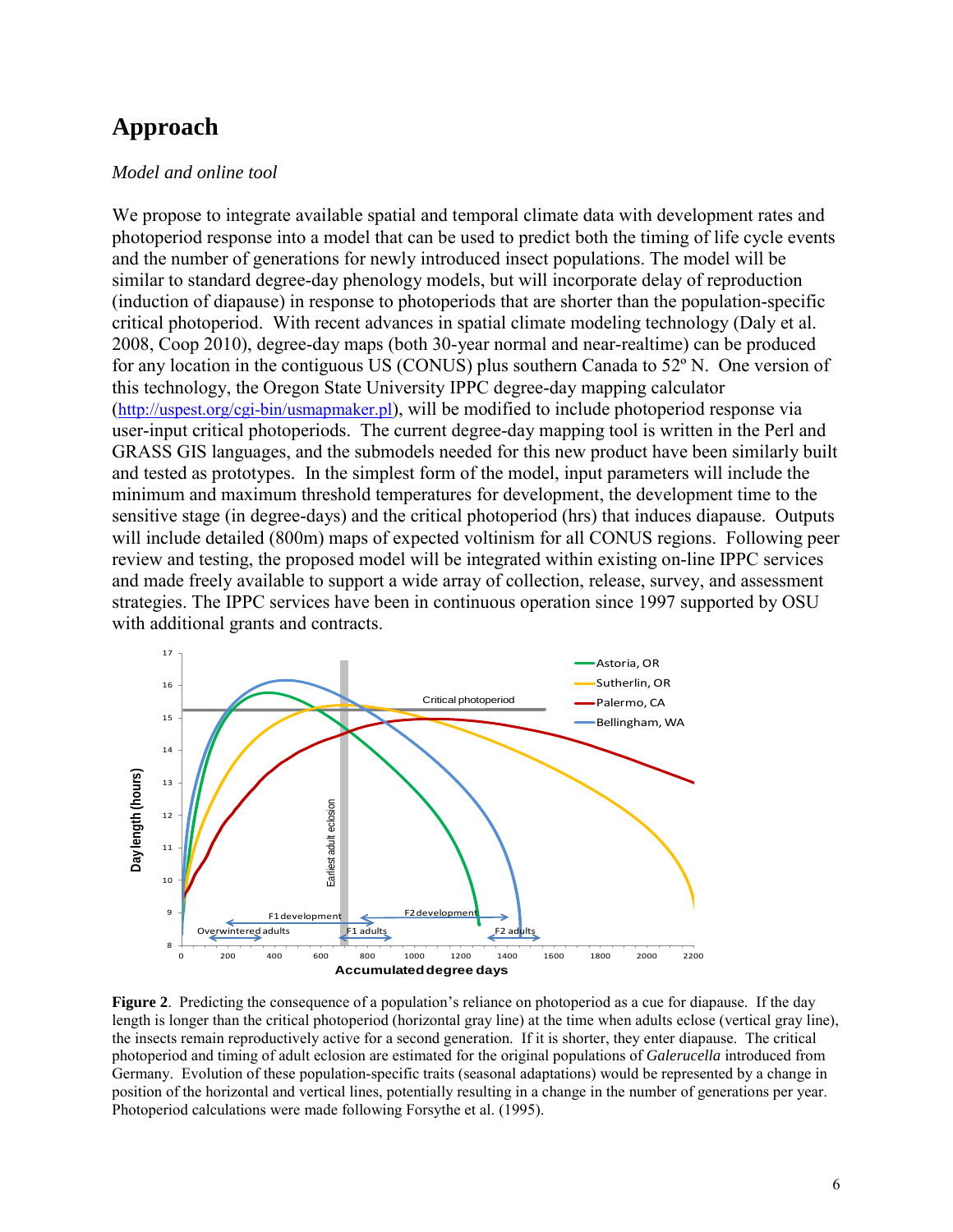For illustrative purposes we can make initial model predictions for *Galerucella* spp. based on 4 point locations in the western U.S. (Fig. 2). The eventual model will do the same over continuous space. By plotting seasonal photoperiod on a degree-day scale, we can directly compare photoperiods between geographic locations at the time when the F1 adults are expected to eclose (the photoperiod sensitive stage (Velarde et al. 2002)). The number of degree-days to adult eclosion is estimated to be 690 based on the development rates of McAvoy and Kok (2004) and published and personal observations of spring emergence timing. Plotting on a degree-day scale also allows us to gauge whether there is sufficient heat accumulation for a second generation following the emergence of the F1 adults. Using the four point locations as examples, we demonstrate four possible outcomes for introduced *Galerucella* populations that will eventually be mapped as geographic zones (see Table 1).

|                                                  |                                                                                       | Photoperiod at emergence < CP                                                                | Photoperiod at emergence > CP                                                |                                                                                                  |  |
|--------------------------------------------------|---------------------------------------------------------------------------------------|----------------------------------------------------------------------------------------------|------------------------------------------------------------------------------|--------------------------------------------------------------------------------------------------|--|
|                                                  | <b>Ecological</b>                                                                     | Evolutionary                                                                                 | <b>Ecological</b>                                                            | Evolutionary                                                                                     |  |
| Degree-days<br>sufficient for one<br>generation  | One generation,<br>good winter survival<br>(e.g. Astoria, OR)                         | Little or no change                                                                          | Two generations, late<br>diapause/fall<br>mortality<br>(e.g. Bellingham, WA) | Longer CP leading to<br>one generation<br><b>OR</b><br>faster development<br>for two generations |  |
| Degree-days<br>sufficient for two<br>generations | One generation, poor<br>winter survival<br>(diapause too early)<br>(e.g. Palermo, CA) | Shorter CP leading to<br>2 generations<br><b>OR</b><br>Slower development,<br>later diapause | Two generations,<br>good winter survival<br>(e.g. Sutherlin, OR)             | Little or no change                                                                              |  |

**Table 1.** Predicted ecological and evolutionary responses of introduced populations with short-day diapause induction. The introduced range can be divided into 4 zones, each with a different ecological and evolutionary response from the introduced population.

### *Phenology and voltinism field surveys*

We will carry out two types of field surveys. For a limited number of field sites that have differing climates but still convenient to Oregon State University, we will carry out weekly surveys of life stages to obtain detailed plant and insect phenology that can be used with already published phenology reports to help calibrate our model. In these surveys, the number of individuals in each stage (egg, larva, adult) will be counted weekly on 10 focal loosestrife plants at each site between April and October, 2013. In addition, the stage of plant development will be recorded for 20 randomly selected plants per site.

The second type of survey is a rapid assessment intended only to confirm the presence or absence of a second generation of *Galerucella* spp. at sites across the continent. Our model can be used to determine the best timing for such a survey in various geographic regions. Survey timing is critical because the adults are active on the plants for only a couple weeks before descending into the soil to diapause and we intend that the confirmation of a second generation will require only one visit to the site. The standardized methods will be used in our own surveys in the western U.S. and will also be sent to colleagues familiar with the biocontrol system who will help gather data points on the number of generations in different regions. The P.I. will take at least one trip to the Eastern or Midwestern U.S. to help fill regions where collaborators might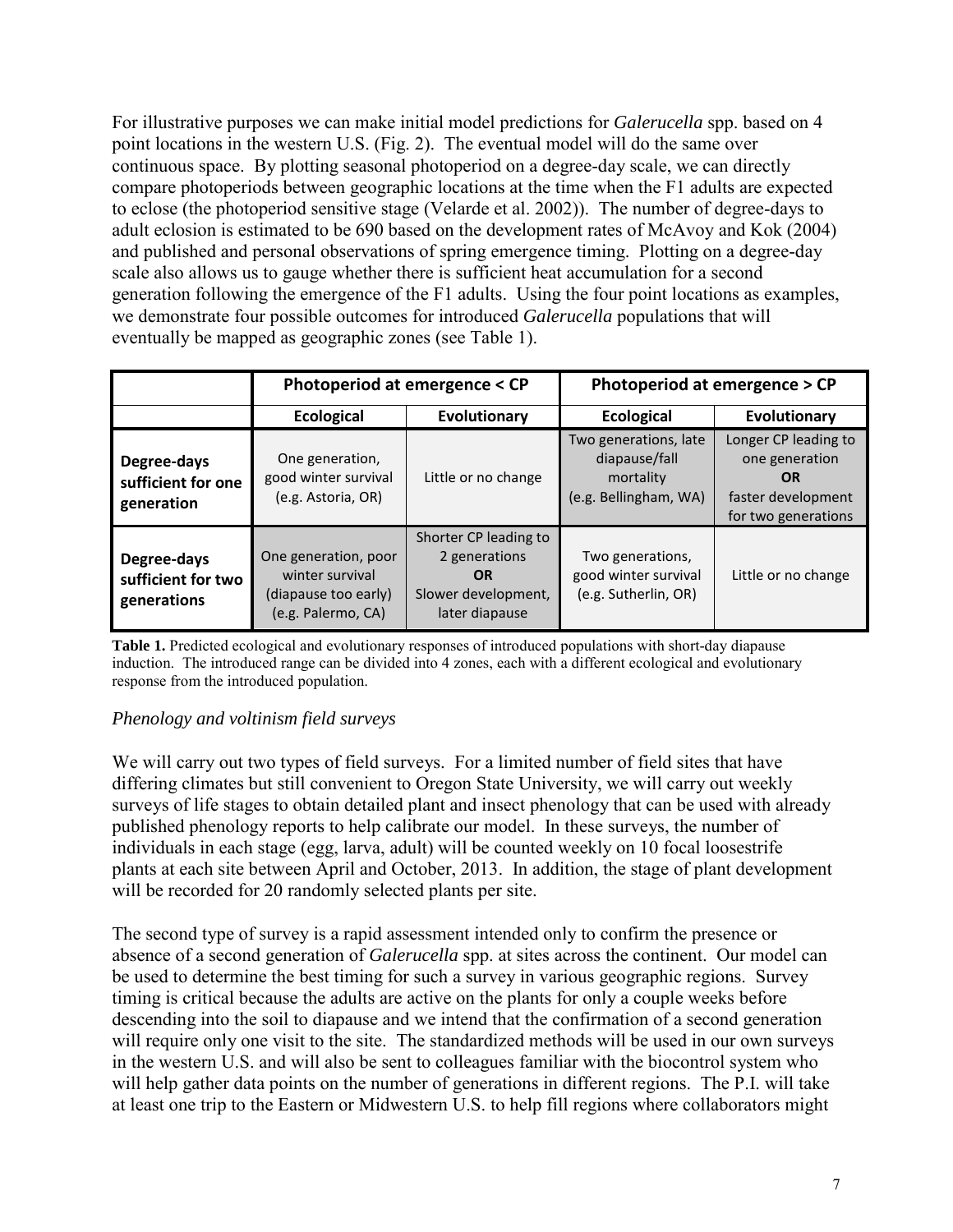be lacking. These rapid assessment methods will also be made available to land managers who want to troubleshoot a *Galerucella* population that has not been effective at controlling purple loosestrife. Where only one generation occurs, it may be possible to move insects from another source location to increase the number of generations and have a greater impact on the weed.

## *Testing for evolution of development rates and critical photoperiod*

Where the number of generations observed in the field does not match the model prediction based on parameters from the original source populations, we can hypothesize that adaptation to local climate may have occurred. We will select at least one *G. calmariensis* population from each of the four zones identified in Table 1, including (if available) at least two populations that show evidence for adaptation based on divergence from model predictions. Adult beetles will be collected shortly after they emerge from overwintering and reared for a generation in the laboratory to eliminate maternal effects. In the first experiment, we will compare rates of development from egg to adult among the four populations when reared at a common temperature. Our hypothesis is that populations occurring in regions where degree-days are limited will have evolved faster rates of development. In the second experiment, we will determine and compare the critical photoperiod used by each population to induce diapause using methods similar to Verlarde et al. 2002. Newly eclosed adults will be exposed to four light:dark treatments selected to bracket the reported initial critical photoperiod of approximately 15.25 hours (Bartelt et al. 2008). Two additional treatments will be used to test whether the photoperiod response varies with temperature as has been found in some cases (e.g. Gomi 1997). Our hypothesis is that photoperiods will have evolved in a direction to allow the optimal number of generations for the available degree days. This experiment requires 6 environmental chambers which are available to us in the lab of Dr. Peter McEvoy at Oregon State University.

# **Expected Products and Outcomes**

- 1. Concept/theory paper describing the implications of photoperiod-cued diapause for biological control agents and other introduced insects.
- 2. Publicly accessible online tool for generating maps to predict phenology and voltinism for biological control agents and other introduced insects that have life-cycles cued to photoperiod.
- 3. Technology transfer document describing methods for rapid assessment of the presence or absence of second generation in *Galerucella* and its implications for biocontrol effectiveness.
- 4. Paper on observed patterns of the number of generations of *Galerucella* populations at sites throughout the continent.

This research will produce concepts and tools intended to improve approaches to selection and release of biocontrol agents leading to greater success in establishment and effectiveness. Lack of attention to photoperiod-regulated voltinism has likely led to failures in the past; we intend to improve on this record with the proposed combined phenology/voltinism mapping tools and survey timing guidelines. These "expert assist" tools can help biocontrol researchers and practitioners better understand and predict the ecological and evolutionary implications of introductions of organisms into new climates and at varying latitudes.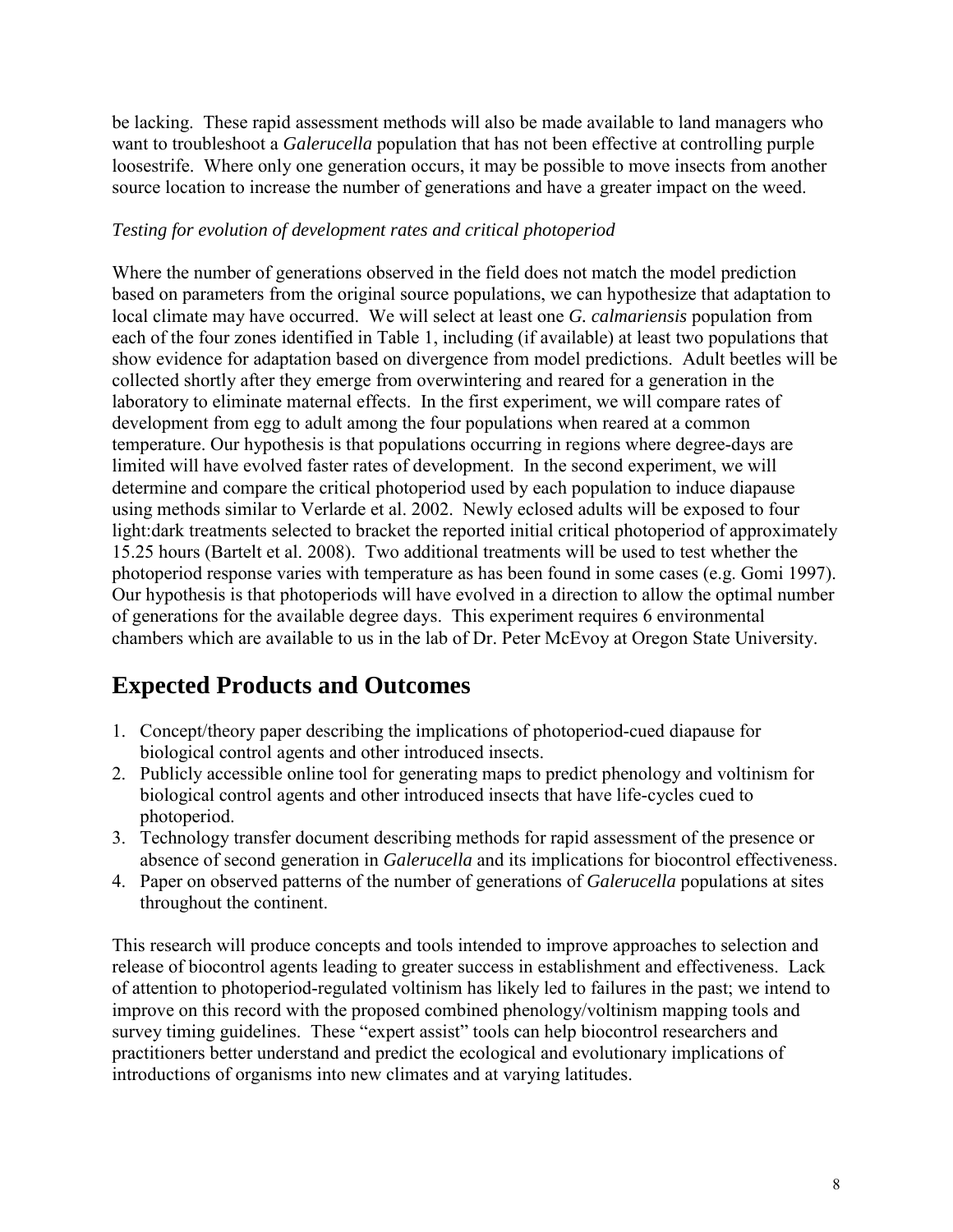## **References**

- Barlocher, F. and N.R. Biddiscombe. 1996. Geratology and decomposition of *Typha latifolia* and *Lythrum salicaria* in a freshwater marsh. Archiv fuer Hydrobiologie 136: 309–325
- Bartelt, R.J., A.A. Cosse, B.W. Zilkowski, R.N. Wiedenmann, and S. Raghu. 2008. Earlysummer pheromone biology of *Galerucella calmariensis* and relationship to dispersal and colonization. Biological Control 46: 409-416.
- Bean, D. W., T. L. Dudley, and J. C. Keller. 2007. Seasonal timing of diapause induction limits the effective range of Diorhabda elongata deserticola (Coleoptera: Chrysomelidae) as a biological control agent for tamarisk (*Tamarix* spp.). Environmental Entomology 36: 15-25.
- Bean, D. W., P. Dalin, and T.L. Dudley. 2012. Evolution of critical day length for diapause induction enables range expansion of *Diorhabda carinulata*, a biological control agent against tamarisk (*Tamarix* spp.). Evolutionary Applications 511-523.
- Blanckenhorn, W. U. and D. J. Fairbairn. 1995. Life history adaptation along a latitudinal cline in water striders. J. Evol. Biol. 8:21–41.
- Blanckenhorn, W.U. and M. Demont. 2004. Bergmann and Converse Bergmann Latitudinal Clines in Arthropods: Two Ends of a Continuum? Integrative and Comparative Biology 44: 413-424.
- Blossey, B.,L.C. Skinner, and J. Taylor. 2001. Impact and management of purple loosestrife (*Lythrum salicaria*) in North America. Biodiversity and Conservation 10: 1787-1807.
- Coop, L. B. 2010. U. S. degree-day mapping calculator. Version 4.0. Oregon State University Integrated Plant Protection Center Web Site Publication E.10-03-1: < http://uspest.org/cgi $bin/\text{usmapmaker.p}$  | >
- Danilevski, A.S. 1965. Photoperiodism and Seasonal Development of Insects. Oliver and Boyd, London.
- Danks, H.V. 1987. Insect Dormancy: An Ecological Perspective. Biological Survey of Canada, Ottawa.
- Dalin, P, D.W. Bean, T.L. Dudley, V.A. Carney, D. Eberts, K.T. Gardner, E. Hebertson, E.N. Jones, D.J. Kazmer, G.J. Michaels, Jr., S.A. O'Meara, and D.C. Thompson. 2010. Seasonal adaptations to day length in ecotypes of *Diorhabda* spp. (Coleoptera: Chrysomelidae) inform selection of agents against saltcedars (Tamarix spp.). Environmental Entomology 39: 1666- 1675.
- Daly, C., M. Halbleib, J.I. Smith, W.P. Gibson, M.K. Doggett, G.H. Taylor, J. Curtis, and P. P. Pasteris. 2008. Physiographically sensitive mapping of climatological temperature and precipitation across the conterminous United States. International Journal of Climatology. [doi: 10.1002/joc.1688]
- Dech, J.P. and P. Nosko. 2002. Population establishment, dispersal, and impact of *Galerucella pusilla* and *G. calmariensis*, introduced to control purple loosestrife in Central Ontario. Biological Control 23:228-236.

Denlinger, D.L. 2002. Regulation of diapause. Annual Review of Entomology 47:93-122.

- Emery, S.L. and J.A. Perry. 1996. Decomposition rates and phosphorous concentrations of purple loosestrife (*Lythrum salicaria*) and cattail (*Typha* spp.) in fourteen Minnesota wetlands. Hydrobiologia 323: 129–138
- Forsythe, W.C., E.J. Rykiel, R.S. Stahl, H.Wu, and R.M. Schoolfield. 1995. A model comparison for daylength as a function of latitude and day of year. Ecological Modelling 80: 87-95.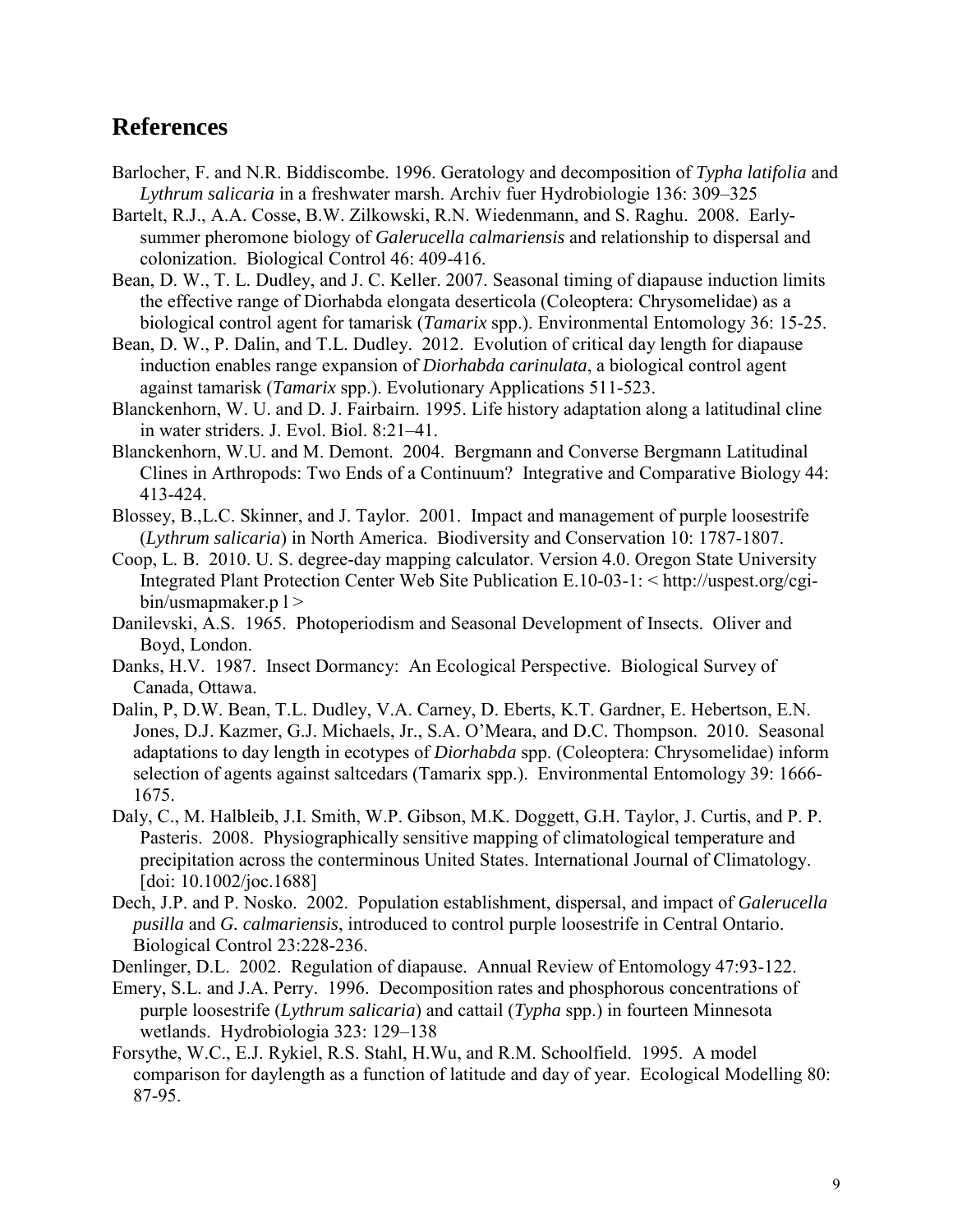- Gomi, T. 1997. Geographic variation in critical photoperiod for diapause induction and its temperature dependence in *Hyphantria cunea* Drury (Lepidoptera: Arctiidae). Oecologia 111: 160-165.
- Gomi, T. and Takeda, M. 1996. Changes in life-history trits in the fall webworm within half a century after introduction to Japan. Functional Ecology 10: 384-389.
- Grout, J.A., C.D. Levins and J.S. Richardson. 1997. Decomposition rates of purple loosestrife (*Lythrum salicaria*) and Lyngbyei's sedge (*Carex lyngbyei*) in the Fraser River Estuary. Estuaries 20: 96–102
- Grevstad, F.S., C. O'Casey, and M.L. Katz. 2012. A comparison of four geographic sources of the biocontrol agent Prokelisia marginata (Homoptera: Delphacidae) following introduction into a common environment. Environmental Entomology 41: 448-454.
- Gabor, T.S., T. Haagsma and H.R. Murkin. 1996. Wetland plant responses to varying degrees of purple loosestrife removal in southeastern Ontario, Canada. Wetlands 16: 95–98
- Hight, S. D., B. Blossey, J. Laing, and R. DeClerck-Floate. 1995. Establishment of insect biological control agents from Europe against *Lythrum salicaria* in North America. Environmental Entomology 24:967–977.
- Hickey, J.M. and R.A. Malecki. 1997. Nest site selection of the black tern in Western New York. Colonial Waterbirds 20: 582–595
- Iwasa, Y., H. Ezoe, and A. Yamauchi. Evolutionarily stable seasonal timing of univoltine and bivoltine insects. Pages 69-89 in: Danks, H.V (ed.) Insect Life-Cycle Polymorphism: Theory, Evolution and Ecological Consequences for Seasonality and Diapause Control. Kluwer, Dordrecht, Netherlands.
- Landis, D.A., D.C. Sebolt, M.J. Haas, and M. Klepinger. 2003. Establishment and impact of *Galerucella calmariensis* L. (Coleoptera: Chrysomelidae) on Lythrum salicaria L. and associated plants communities in Michigan. Biological Control 28: 78-91.
- Lindgren, C.J., J. Corrigan, and R.A. De Clerck-Floate. 2002. Lythrum salicaria L., purple loosestrife (Lythraceae). In: Mason, P.G. and J.T. Huber (eds.) Biological Control Programs in Canada, 1981-2000. CABI Publishing, New York.
- Lor, S.K. 2000. Population status and breeding biology of marsh birds in Western New York. MS thesis, Department of Natural Resources, Cornell University, Ithaca, New York, 135 pp
- Malecki, R.A., B. Blossey, S.D. Hight, D. Schroeder, L.T. Kok, and J.R. Coulson. 1993. Biological control of purple loosestrife. Bioscience 43: 680–686
- Masaki, S. 1961. Geographic variation of diapause in insects. Bull. Fac. Agr. Hirosaki Univ. 7: 66-98.
- Masaki, S. 1978. Seasonal and latitudinal adaptations in life cycles of crickets. In: *Evolution of Insect Migration and Diapause* (ed. H. Dingle) pp. 72-100. Springer-Verlag, New York.
- Masaki, S. 1999. Seasonal adaptations of insects as revealed by latitudinal diapause clines. Entomological Science 2: 539-549.
- Matos, B. and J.J. Obrycki. 2007. Evaluation of mortality of *Galerucella calmariensis* L. (Coleoptera: chrysomelidae) preimaginal life stages and pupal survival at two wetlands in Iowa. Journal of the Kansas Ent. Soc. 80: 16-26.
- McAvoy, T. J., L. T. Kok, and W. T. Mays. 1997. Phenology of an established population of *Galerucella calmariensis* (L.) and *G. pusilla* (Duft.) (Coleoptera: Chrysomelidae) on purple loosestrife, Lythrum salicaria L. (Lythraceae), in Southwest Virginia. Biological Control 9: 106–111.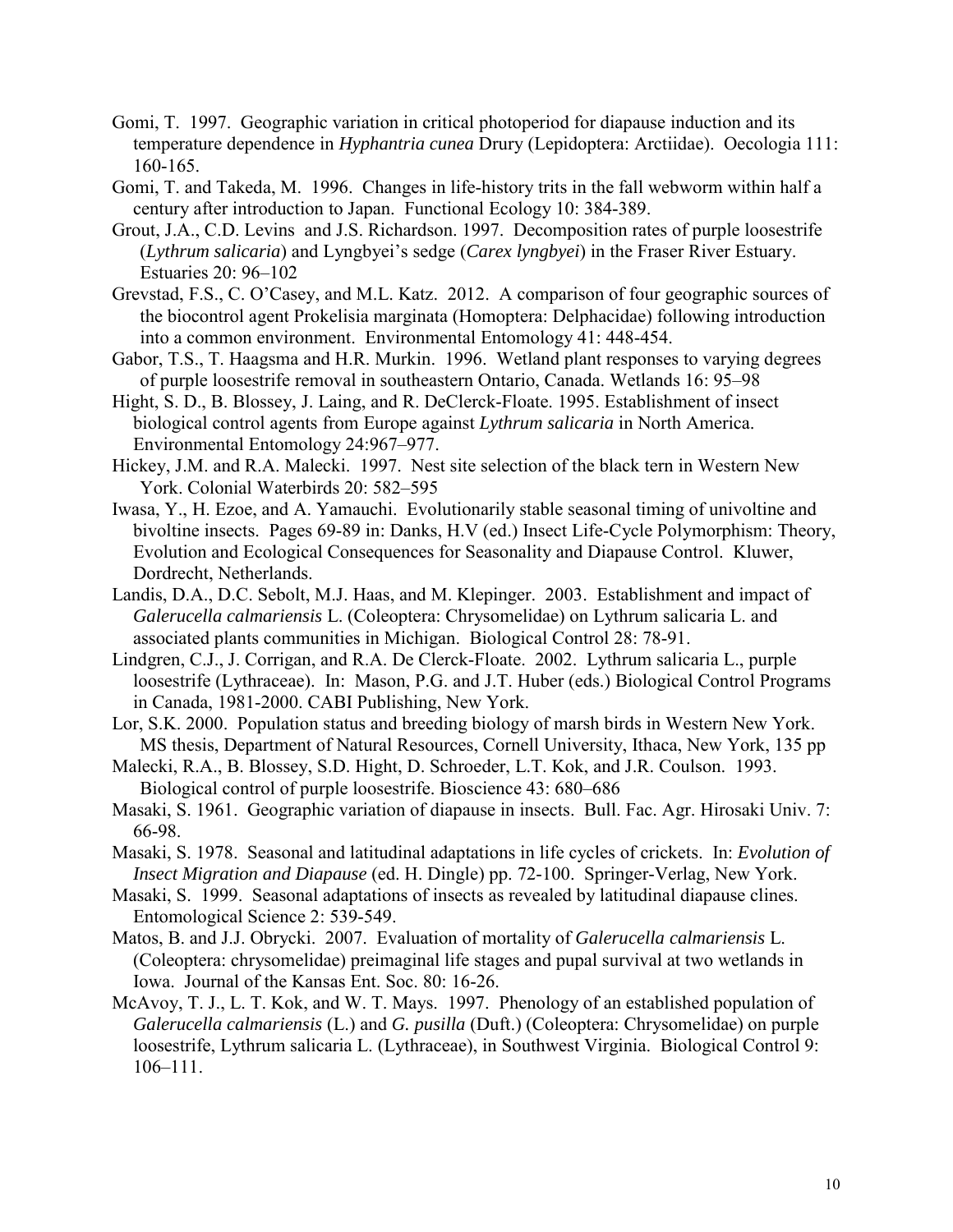- McAvoy, T. J., L. T. Kok. 2004. Temperature dependent development and survival of two sympatric species, *Galerucella calmariensis* and *G. pusilla*, on purple loosestrife. BioControl 49: 467-480.
- McEvoy, P.B., K.M. Higgs, E.M. Coombs, E. Karacetin, and Leigh Ann Starcevich. 2012. Evolving while invading: rapid adaptive evolution in juvenile development time for a biological control organism colonizing a high-elevation environment. Evolutionary Applications 5: 524-536.
- Mousseau, T.A. and D.A. Roff. 1989. Adaptation to seasonality in a cricket: Patterns of phenotypic and genotypic variation in body size and diapause expression along a cline in season length. Evolution 43:1483–1496.
- Rawinski, T.J. and R.A. Malecki. 1984. Ecological relationships among purple loosestrife, cattail and wildlife at the Montezuma National Wildlife Refuge. New York Fish and Game Journal 31: 81–87
- Riedl, H., and B.A. Croft. 1978. The effects of photoperiod and effective temperatures on the seasonal phenology of the codling moth (Lepidoptera: Tortricidae). The Canadian Entomologist 110: 455-470.
- Schooler, S.S., P.B. McEvoy, and E.M. Coombs. 2006. Negative per capita effects of purple loosestrife and reed canary grass on plant diversity of wetland communities. Diversity and Distributions 12: 351-363.
- Szűcs, M. , U. Schaffner , W. J. Price , and M. Schwarzländer . 2012. Post-introduction evolution in the biological control agent *Longitarsus jacobaeae* (Coleoptera: Chrysomelidae). Evolutionary Applications (early view version online)
- Tauber, J.T., C.A. Tauber, and S. Masaki. 1986. Seasonal Adaptations of Insects. Oxford University Press, New York, 411 pp.
- Templer, P., S. Findley, and C. Wigand. 1998. Sediment chemistry associated with native and non-native emergent macrophytes of a Hudson River marsh ecosystem. Wetlands 18: 70–78
- Velarde, A.M., R.N. Wiedenmann, and D.J. Voegtlin. 2002. Influence of photoperiod on the overwintering induction of *Galerucella calmariensis* L. BioControl 47: 587-601.
- Whitt, M.B., H.H. Prince, and R.R. Cox Jr. 1999. Avian use of purple loosestrife dominated habitat relative to other vegetation types in a Lake Huron wetland complex. Wilson Bulletin 111: 105–114.
- Welling, C.H. and R.L. Becker. 1990. Seed bank dynamics of *Lythrum salicaria* L.: implications for control of this species in North America. Aquatic Botany 38: 303–309.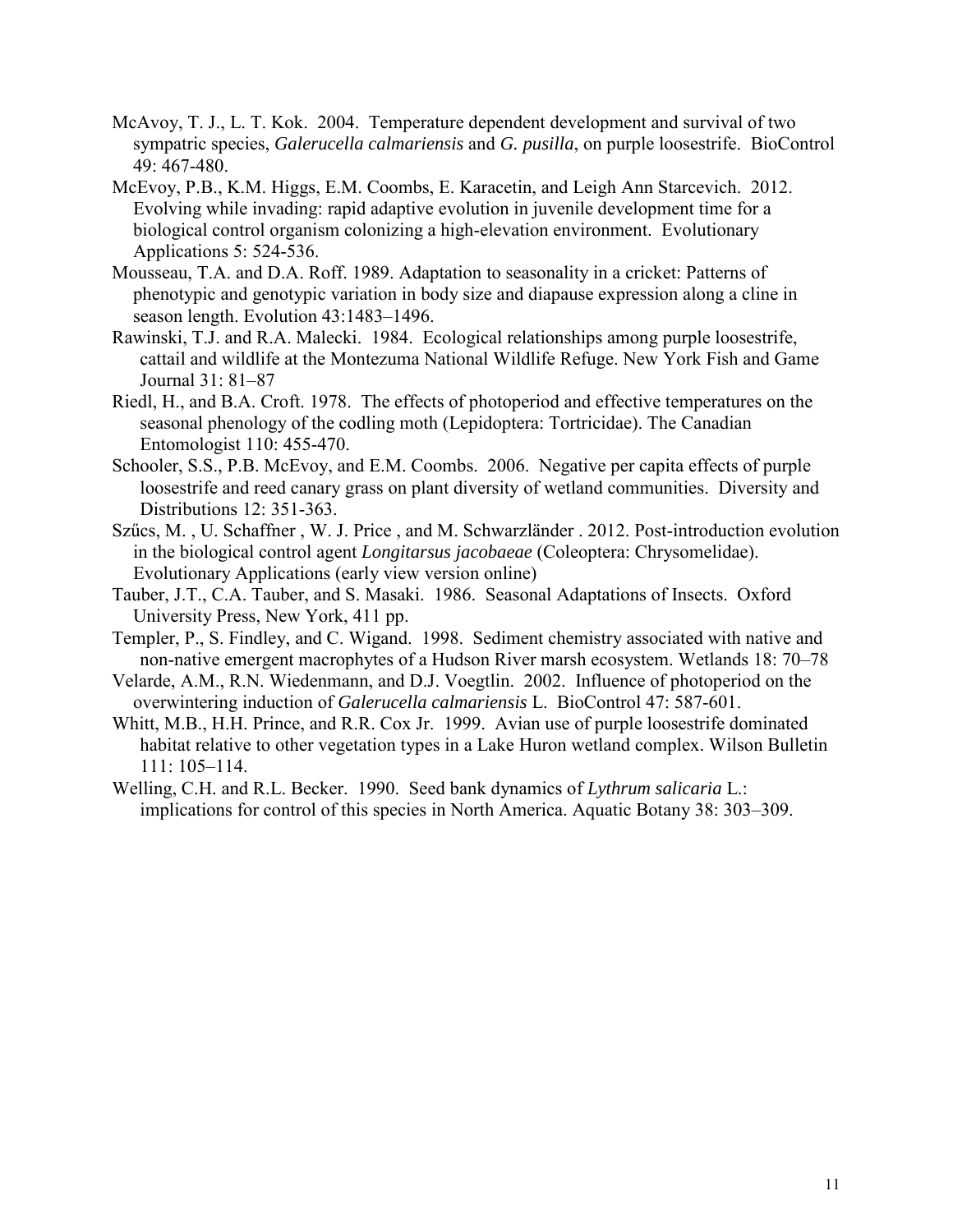# **Time Table**

| <b>Task</b>                                                      | Winter<br>2013            | <b>Spring</b><br>2013     | <b>Summer</b><br>2013     | Fall<br>2013 | Winter<br>2014            | <b>Spring</b><br>2014 | <b>Summer</b><br>2014 | Fall<br>2014 |
|------------------------------------------------------------------|---------------------------|---------------------------|---------------------------|--------------|---------------------------|-----------------------|-----------------------|--------------|
| Build model and<br>incorporate into<br><b>USPest.org</b> website | $\overline{X}$            | $\overline{X}$            | $\overline{X}$            |              |                           |                       |                       |              |
| <b>Update</b> and improve<br>model based on user<br>feedback     |                           |                           |                           |              | X                         | $\overline{X}$        | $\overline{X}$        |              |
| Write concept/theory<br>paper                                    | $\boldsymbol{\mathrm{X}}$ | $\mathbf X$               |                           |              |                           |                       |                       |              |
| Start plants from seed in<br>greenhouse                          |                           | $\overline{X}$            |                           |              |                           |                       |                       |              |
| Field phenology surveys                                          |                           | $\boldsymbol{\mathrm{X}}$ | $\boldsymbol{\mathrm{X}}$ | $\mathbf X$  |                           |                       |                       |              |
| Recruit volunteers for<br>voltinism survey                       |                           |                           | $\overline{X}$            |              |                           |                       |                       |              |
| Field voltinism surveys                                          |                           |                           |                           | $\mathbf X$  |                           |                       |                       |              |
| Compare field voltinism<br>to model                              |                           |                           |                           |              | $\overline{X}$            |                       |                       |              |
| Write paper on observed<br>voltinism in Galerucella              |                           |                           |                           |              | $\boldsymbol{\mathrm{X}}$ | $\overline{X}$        |                       |              |
| Start plants from seed in<br>greenhouse                          |                           |                           |                           |              |                           | X                     |                       |              |
| Beetle collections from<br>selected field sites                  |                           |                           |                           |              |                           | $\overline{X}$        |                       |              |
| Environmental chamber<br>experiments                             |                           |                           |                           |              |                           |                       | X                     | X            |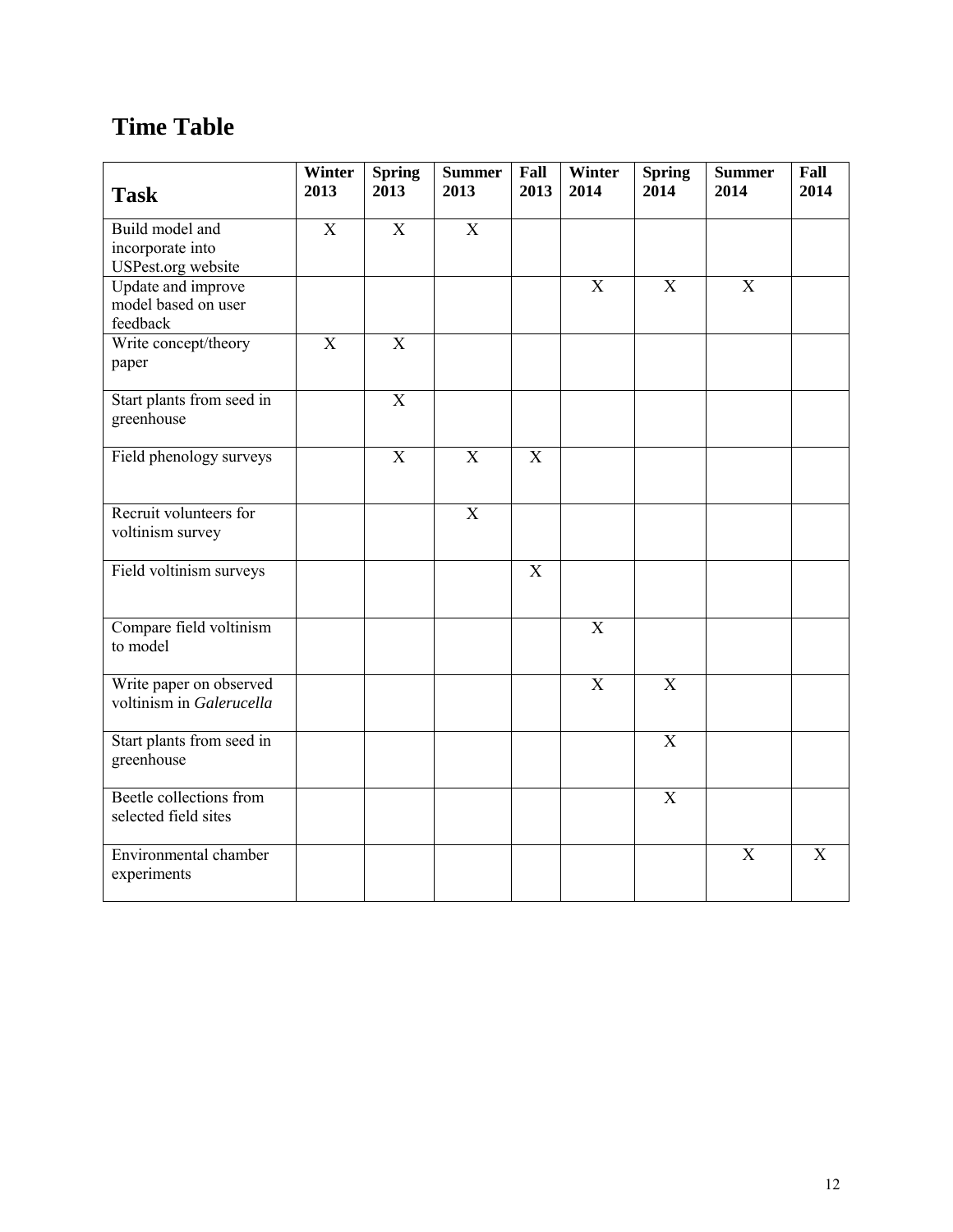## **Fritzi S. Grevstad**

Assistant Professor of Senior Research Department of Botany and Plant Pathology Oregon State University Corvallis, OR 97331<br>(541)737-8371 (541)737-8371 *[fritzi.grevstad@science.oregonstate.edu](mailto:fritzi.grevstad@science.oregonstate.edu)*

#### **\_\_\_\_\_\_\_\_\_\_\_\_\_\_\_\_\_\_\_\_\_\_\_\_\_\_\_\_\_\_\_\_\_\_\_\_\_\_\_\_\_\_\_\_\_\_\_\_\_\_\_\_\_\_\_\_\_\_\_\_\_\_\_\_\_\_\_\_\_ EDUCATION**

| 1998       | Ph. D. Cornell University, Ithaca, New York                                                     |  |  |  |  |
|------------|-------------------------------------------------------------------------------------------------|--|--|--|--|
|            | Field of Ecology and Evolutionary Biology                                                       |  |  |  |  |
|            | Dissertation Title: The Colonization Ecology of Two Loosestrife Leaf Beetles, Galerucella       |  |  |  |  |
|            | calmariensis and G. pusilla                                                                     |  |  |  |  |
| 1989       | <b>Bachelor of Science.</b> University of Washington, Department of Zoology                     |  |  |  |  |
|            | Graduated Magna Cum Laude with Distinction.                                                     |  |  |  |  |
|            | PROFESSIONAL APPOINTMENTS                                                                       |  |  |  |  |
| Current    | <b>Assistant Professor of Senior Research.</b> Department of Botany and Plant Pathology, Oregon |  |  |  |  |
|            | State University. Research interests include invasive species ecology, insect and plant         |  |  |  |  |
|            | population ecology, and biological control of weeds.                                            |  |  |  |  |
| Jan. 2000- | <b>Biological Control Specialist.</b> Olympic Natural Resources Center, College of Forest       |  |  |  |  |
| Sept. 2010 | Resources, University of Washington, Seattle, WA 98195. Served as the lead scientist for the    |  |  |  |  |
|            | development and implementation of a biological control program for introduced cordgrasses       |  |  |  |  |
|            | Spartina spp. in estuarine intertidal zones in Washington State.                                |  |  |  |  |
| Sept.1998- | <b>NSF Postdoctoral Fellow.</b> Department of Entomology, Oregon State University, Corvallis,   |  |  |  |  |
| Dec. 1999  | OR. Conducted research on the interactions among biocontrol agents introduced against purple    |  |  |  |  |
|            | loosestrife and carried out an analysis of release and recovery records for weed biocontrol     |  |  |  |  |
|            | programs in Oregon.                                                                             |  |  |  |  |
|            | <b>SELECTED PUBLICATIONS</b>                                                                    |  |  |  |  |

Grevstad, F.S., R. H. Shaw, R. Bourchier, P. Sanguankeo, G. Cortat, and R. Reardon. 2012. Host specificity and efficacy of two biotypes of the psyllid *Aphalara itadori*, a candidate for biological control of invasive knotweeds in North America. *Biological Control* (in press)

Grevstad, F.S., E.M. Coombs, and P.B. McEvoy. 2012. Revisiting release strategies in biological control of weeds: are we using enough releases? **Proceedings of the XIII International Symposium on Biological Control of Weeds**, Sept. 11-16, 2011, Waikoloa, HI. (in press)

Grevstad, F.S., C. O'Casey, and M.L. Katz. 2012. A comparison of four geographic sources of the biocontrol agent *Prokelisia marginata* (Homoptera: Delphacidae) following introduction into a common environment. *Environmental Entomology* 41: 448-454.

McIver, J. and F. Grevstad. 2010. Natural Enemies of Invasive Knotweeds in the Pacific Northwest. Technology Transfer Publication FHTET 2010-02. U.S.D.A. Forest Service Forest Health Technology Enterprise Team, 39 pp.

Grevstad, F.S. 2006. Ten-year impacts of the biological control agents *Galerucella pusilla* and *G. calmariensis* (Coleoptera: Chrysomelidae) on purple loosestrife (*Lythrum salicaria*) in Central New York State. *Biological Control* 39: 1-8.

Grevstad, F.S. 2005. Strategies for controlling a spatially structured plant invasion: *Spartina alterniflora* in Pacific Coast estuaries. *Biological Invasions* 7: 665-677.

Grevstad, F.S., D.R. Strong, D. Garcia-Rossi, R.W. Switzer, and M.S. Wecker. 2003. Biological control of *Spartina alterniflora* in Willapa Bay, Washington using the planthopper *Prokelisia marginata*: agent specificity and early results. *Biological Control* 27: 32-42.

Grevstad, F. S. 1999a. Experimental invasions using biological control introductions: the influence of release size on the chance of population establishment. *Biological Invasions* 1: 313-323.

Grevstad, F. S. 1999b. Factors influencing the chance of population establishment: implications for release strategies in biological control. *Ecological Applications* 9: 1439-1477.

Grevstad, F.S. and A.L. Herzig. 1997. Quantifying the effects of distance and conspecifics on colonization: experiments and models using the loosestrife leaf beetle, *Galerucella calmariensis. Oecologia* 110: 60-68.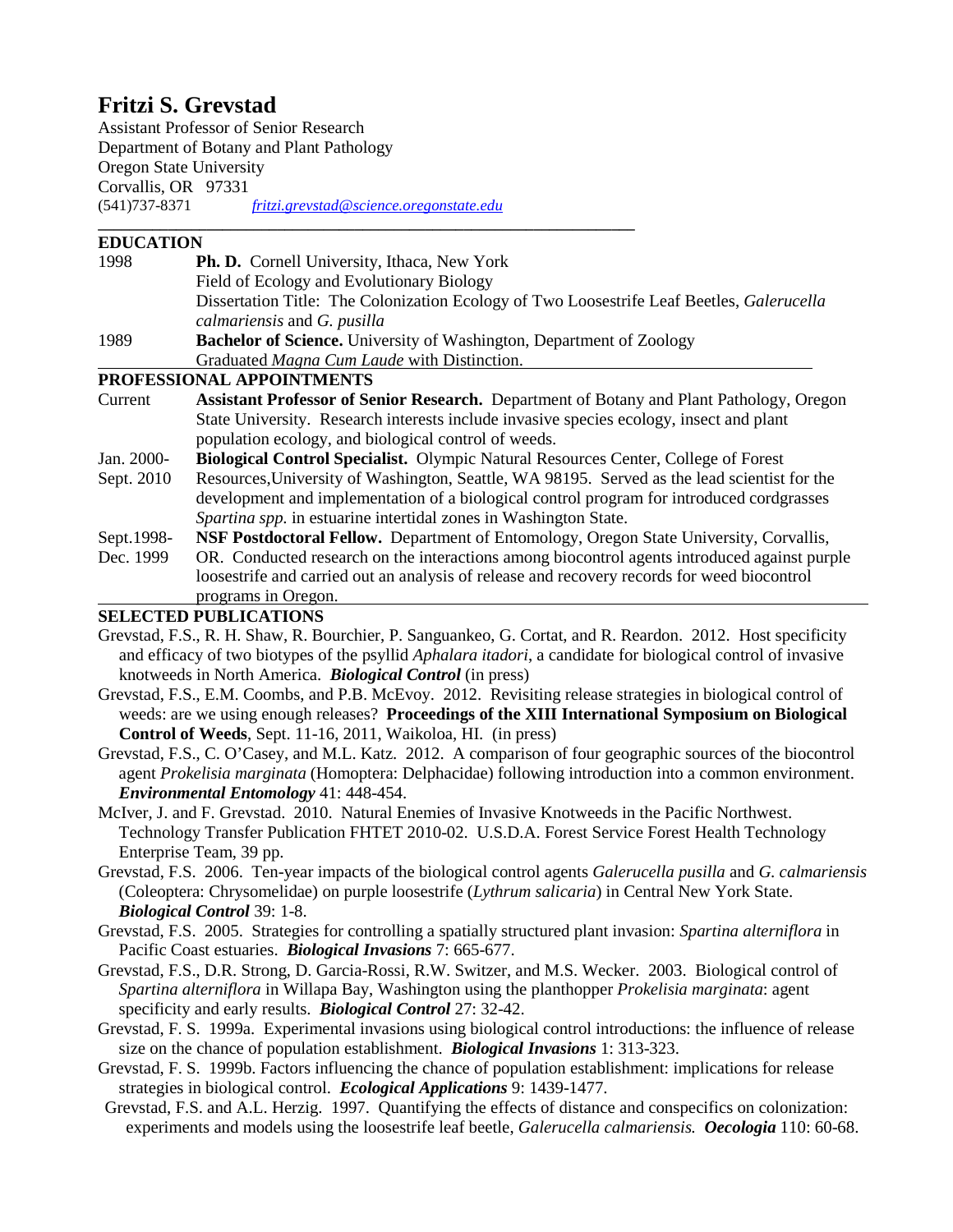## **Leonard B. Coop – 1 page C.V. Integrated Plant Protection Center & Botany Plant Pathology Dept. Cordley 2040 Oregon State University, Corvallis, OR 97331-2907**

 **Tel. (541) 737-5523 Fax (541) 737-3080** [coopl@science.oregonstate.edu](mailto:coopl@science.oregonstate.edu)

### **Education and Training:**

Ph. D. Entomology (IPM) 1987. Dissertation: Management of Variegated Cutworm in Peppermint. Oregon State University, Corvallis, Oregon M. S. Entomology (IPM) 1983. Thesis: Orange Tortrix: Parasitoid Complex and Thermal Constants for Egg Hatch. Oregon State University, Corvallis, Oregon B. A. Biology 1979. Baker University, Baldwin City, Kansas

GIS I & II. 1992 & 1994. Central Washington University, Ellensburg, Washington

### **Professional Experience & Areas of Expertise:**

Assistant Professor (Senior Research), Nov. 2002 to present. Oregon State University, Integrated Plant Protection Center and Botany & Plant Pathology Dept. Expertise in phenological modeling, GIS modeling, life history modeling, climate modeling, decision support systems in agriculture, biological control, plant disease risk modeling. Coop is chief developer and supervisor of OSU IPPC's website "IPM Pest and Plant Disease Models and Forecasting for Agricultural, Pest Management, and Plant Biosecurity Decision Support in the US", [http://uspest.org/wea](http://pnwpest.org/wea) which serves thousands of users in agricultural and pest management decision support in the U. S. The site integrates real time weather data from 17,000+ weather stations, PRISM climate data, GRASS GIS, spatial interpolation of weather data and models, 99+ pest and disease models, and gridded and site-specific forecasts from Fox Weather, LLC and the National Weather Service.

#### **Teaching Experience:**

Developed and taught the course, Computers and Modeling for Integrated Pest Management, OSU Entomology Taught numerous laboratory exercises, OSU Entomology ENT 443/444, based on material from the course.

### **Grants - total awarded to date: \$4,502,179; Recent:**

Oct 2009-Apr. 2012. Sustainable grape pest management for California using weather data, models, and cultural Jan 2010 – Dec 2012. Automated mesoscale pest risk forecast maps for agricultural production and potential plant biosecurity threats. USDA AFRI Plant Biosecurity. Coop, L (PD), Gent, D, Mahaffee, D., Gubler, W.D. \$996,112. controls. Calif. Dept. Food and Agri. SCBGP. Coop, L. (PD of subcontract); Gubler, W.D. (PD). \$154,359.

Sept 2009 – Aug 2011. IPM Disease Risk Forecasts and Virtual Weather for Western States. USDA WRIPM Specialty Grants. Coop, L.B. (PD), Jepson, P., Gent, D., Grove, G. \$179,221.

### **Recent Relevant Publications:**

1. Pfender, W., Gent, D., Mahaffee, W., Coop, L., Fox, A. 2011. Decision aids for multiple-decision disease management as affected by weather input errors. Phytopathology. 101:644-653.

2. Coop, L. B. and J. K. Stone. 2010. Climate models for predicting distribution and severity of Swiss Needle Cast. In: D. Shaw, Ed. Swiss Needle Cast Coop. Annual Report, 2010. College of Forestry, Oregon State University. pp. 68-82.<http://www.cof.orst.edu/coops/sncc/pdfs/sncc10.pdf>

3. Walton, V.P., A.J. Dreves, L.B. Coop, G.V. Jones and P.A. Skinkis. 2010. Developmental parameters and seasonal phenology of Calepitrimerus vitis (Nalepa 1905) (Acari: Eriophyidae) in wine grapes of Western Oregon. Environmental Entomology: 39:2006-2016.

4. Kim, K. S., S. E. Taylor, M. L. Gleason, F. W. Nutter, Jr., L. B. Coop, W. P. Pfender, R. C. Seem, P. C. Sentelhas, T. J. Gillespie, A. D. Marta, S. Orlandini. 2010. Spatial Portability of Leaf wetness models based on Empirical Approaches. Agric. and Forest Meteor. 150:871-880.

5. Stone, J. K., L. B. Coop, and D. K. Manter. 2008. Predicting effects of climate change on Swiss needle cast disease severity in Pacific Northwest forests. Canadian Journal of Plant Pathology. 30:169-176.

6. Coop, L. B. 2010. U. S. degree-day mapping calculator. Version 4.0. Oregon State University Integrated Plant Protection Center Web Site Publication E.10-03-1: [<http://uspest.org/cgi-bin/usmapmaker.pl>](http://uspest.org/cgi-bin/usmapmaker.pl)

7. Coop, L. B. 2008. Daily and interactive degree-day maps for the USA. Oregon State University Integrated Plant Protection Center Web Site: [<http://pnwpest.org/wea/indextable.html>](http://pnwpest.org/wea/indextable.html)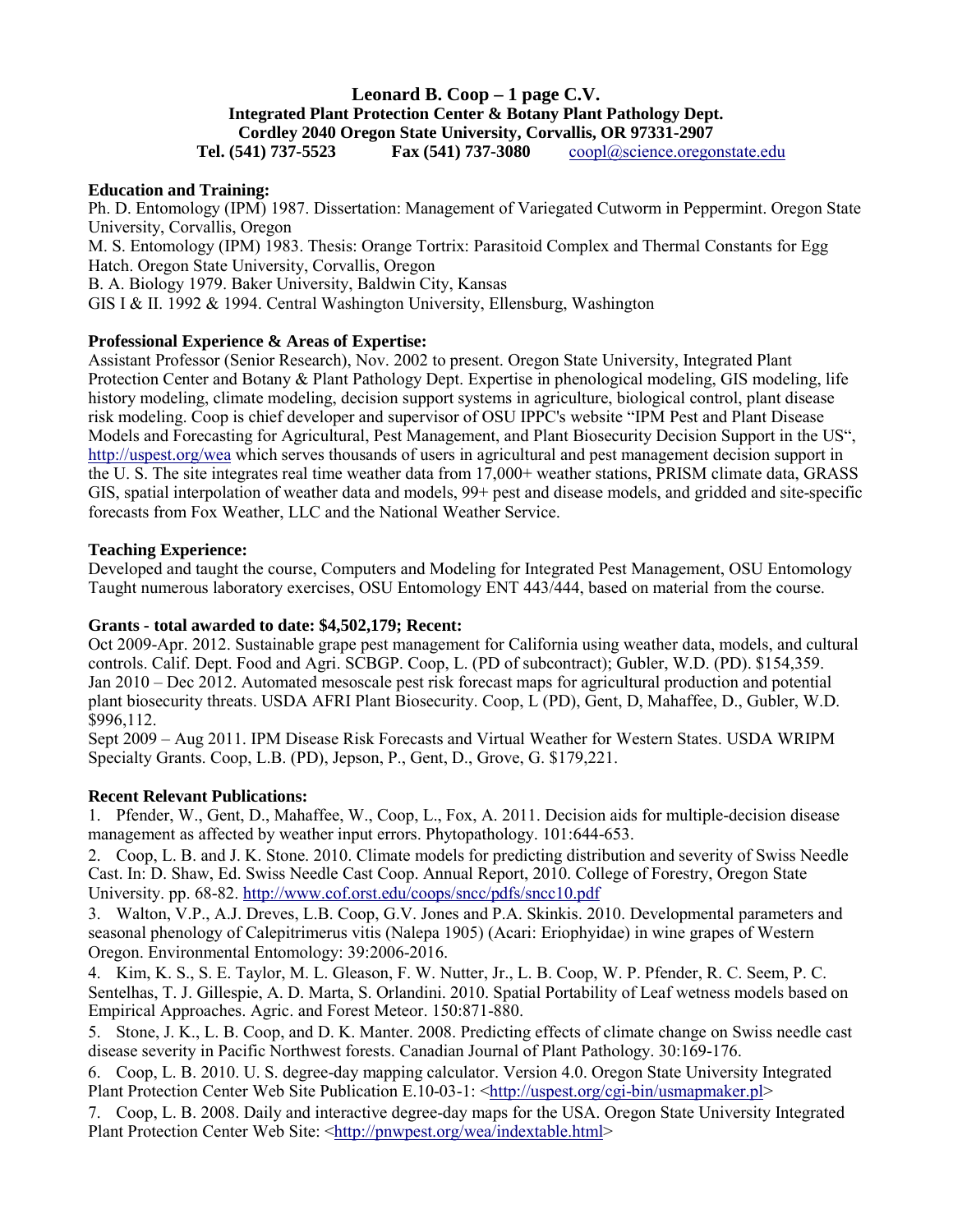## **Budget**

January 1, 2013 - December 31, 2014

|                               |                                                                                | Year 1 | Year 2 | <b>Both Years</b> |
|-------------------------------|--------------------------------------------------------------------------------|--------|--------|-------------------|
| <b>Salaries</b>               |                                                                                |        |        |                   |
|                               | F. Grevstad, 25% FTE for 2 years                                               | 18,786 | 19,537 | 38,323            |
|                               | L. Coop, 18% FTE for 2 years                                                   | 11,336 | 11,789 | 23,125            |
|                               | (salaries include 4% cost of living increase per year)                         |        |        |                   |
| <b>Benefits</b>               |                                                                                |        |        |                   |
|                               | F. Grevstad, rate=49% (year 1), 50% (year 2)                                   | 9,205  | 9,573  | 18,778            |
|                               | L. Coop, rate = $53.73\%$                                                      | 6,090  | 6,334  | 12,424            |
|                               |                                                                                |        |        |                   |
| <b>Supplies</b>               | Web server support (web hosting costs)                                         | 400    | 200    | 600               |
|                               | Supplies for collecting and rearing Galerucella beetles                        | 200    |        | 200               |
|                               |                                                                                |        |        |                   |
| Equipment                     |                                                                                |        |        |                   |
| <b>Travel</b>                 | Travel to field sites within the western U.S.                                  | 1,200  | 1,200  | 2,400             |
|                               | Travel to field sites on East Coast                                            |        | 1,500  | 1,500             |
|                               |                                                                                |        |        |                   |
|                               | Travel to International Symposium on Biological<br>Control of Weeds March 2014 |        |        |                   |
|                               |                                                                                |        | 2,500  | 2,500             |
|                               | <b>Total Requested:</b>                                                        | 47,217 | 52,634 | 99,851            |
|                               |                                                                                |        |        |                   |
|                               |                                                                                |        |        |                   |
| <b>Matching Contributions</b> |                                                                                | Year 1 | Year 2 | <b>Both Years</b> |
|                               | Oregon State University unrecovered indirect costs at                          |        |        |                   |

| <b>Total Match:</b>                                               | 31.720 | 29,212 | 60,931 |
|-------------------------------------------------------------------|--------|--------|--------|
| Participation by Eric Coombs, Oregon Department of<br>Agriculture | 10,000 | 5,000  | 15,000 |
| Oregon State University unrecovered indirect costs at<br>46%      | 21,720 | 24.212 | 45,931 |